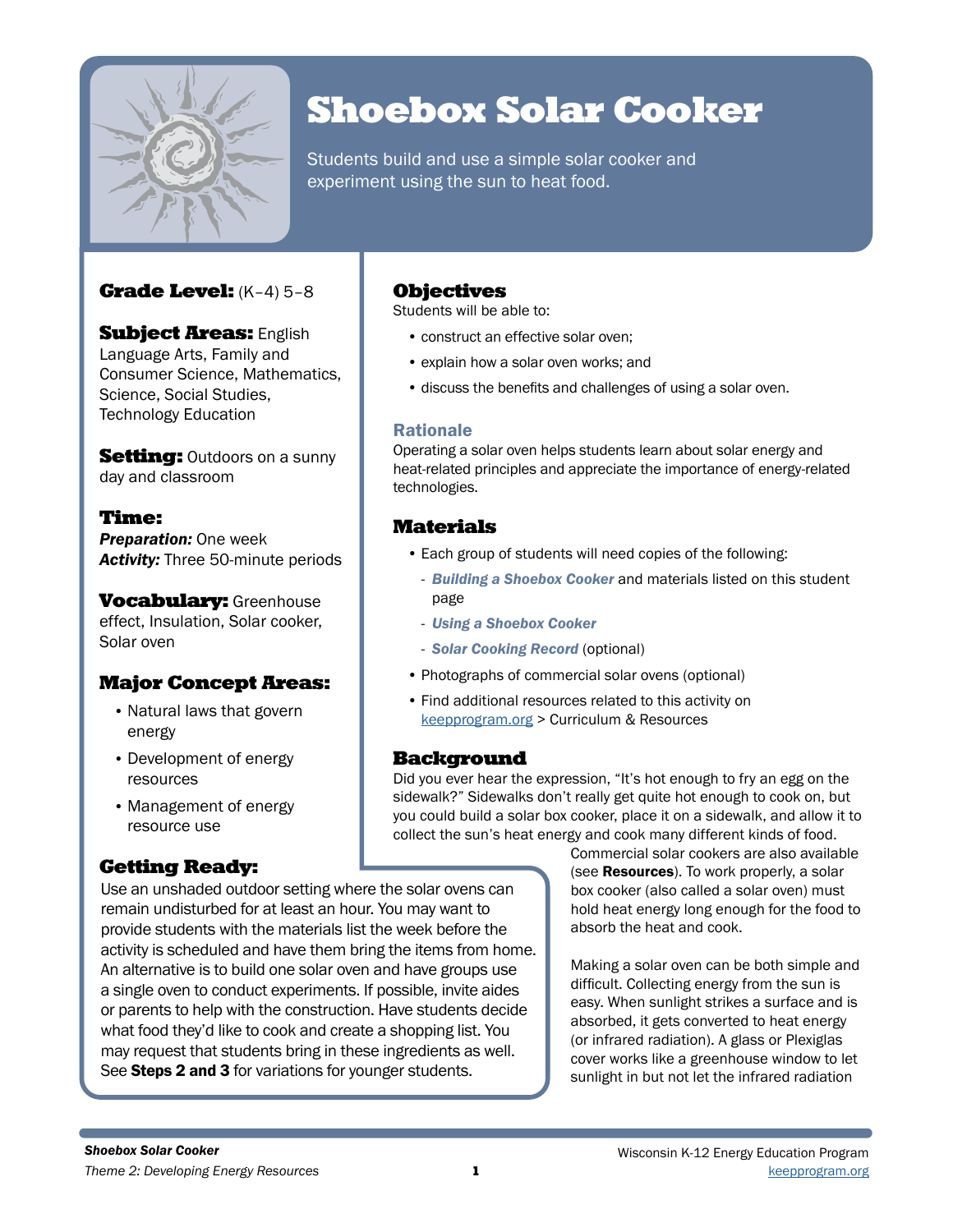out. Solar cookers usually include some kind of reflector that increases the amount of energy the cooker receives by reflecting light inside the box onto the cooking container. Keeping the heat energy in the oven is more difficult. Solar box cookers must be carefully insulated and tightly sealed so the captured heat cannot escape.

The key to a successful solar oven is making sure it faces the sun. To keep the solar cooker hot all day, it must be continually turned to follow the path of the sun. For a gradual heating process, place food in an oven and direct it toward the sun's midday position. The food cooks slowly, reaching its peak heat by mid-afternoon. The food is ready to eat by early evening.

Solar box cookers reach between 140 degrees F (60°C) and 266 degrees F (130°C) depending on their construction and intensity of the sunlight. Clear, sunny days provide the best results. However, as long as the cooker faces the sun and is well-insulated, the temperature outside the cooker should have little effect on the cooking rate. So solar cookers can be used in December as well as in July.

The choice of ovenware can affect the cooking time in a solar cooker. Ovenware can be made from glass, ceramic, earthenware, or metal. Each material conducts and retains heat differently. Often dark-colored ovenware is best for solar cookers because it absorbs light energy better than light-colored materials.

What can be cooked in a solar oven depends on the quality of the cooker. Any conventional recipe suitable for a slow cooker works well, because the solar cooker will get hotter than a slow cooker. Baking should be done on clear, sunny days as it requires higher temperatures. Cutting the ingredients into small pieces will help the food cook faster. The foods, especially liquids and moist meals such as stews, need to be sealed in the solar box cooker so water does not condense on the glass cover. Simple solar cookers, such as those made from a shoebox, should be able to do the following:

- Heat water for hot chocolate, tea, or instant soup
- Warm canned soups, vegetables, and stews
- Prepare hot dogs
- Melt cheese, chocolate, or marshmallows
- Make simple pizzas (cheese and tomato sauce sprinkled on prepared crust)
- Bake chocolate chip cookies

Better built solar cookers can cook regular meals. With a well-constructed or commercial oven you can prepare

foods, such as vegetables and grains, that need to be cooked more thoroughly. For example, summer squash, fresh peas, green beans, spaghetti, noodles, instant potatoes and rice cook relatively quickly. White rice, rolled oats, pearl barley, and squash should cook in two hours. Lentils, black-eyed peas, black beans, and potatoes will need about three hours.

Frying eggs may not be the best use for a solar oven, but you can cook eggs in breads, casseroles, and cakes. Whether you decide to make a warm drink on a cold day in December or a complete meal, solar box cooking is fun and delicious.

### Procedure

#### **Orientation**

Ask if any students have ever been in a car that has been parked in the sun. Have a student describe what it feels like inside the car. Students may have also heard warnings about not leaving pets and children in parked cars because of the risk of heat exhaustion or stroke.

Discuss how sunlight passes through the glass windshield and windows in a car. When the light strikes the interior surfaces of the car, it is absorbed and converted to heat energy. The heat can not escape through the glass and causes the interior temperature of the car to increase.

#### **Steps**

- **1.** Ask students if they think heat from the sun can be used to melt things such as chocolate or cheese. Tell students that by applying what they know about heat collecting in a parked car, they can design an oven that uses the sun's energy to cook food.
- 2. Divide the class into working groups. Hand out and discuss *Building a Shoebox Cooker*, Materials and Procedure for Variation #1, #2, or #3. NOTE: Variation #2 involves cutting and placing foam trays in the box for insulation. Younger students may have a difficult time handling the pieces of foam and will get frustrated when they try to line the shifting trays with foil. Shifting can be minimized by cutting the trays to fit tightly against each other. Small hands may find Variation #3, the two-shoebox method, easier. Variation #1 is the easiest but may not be as effective.
- 3. Provide students with copies of *Using a Shoebox Cooker* and have them prepare the food they want to cook. Have students test and use their cookers. The *Solar Cooking Record* can be used to document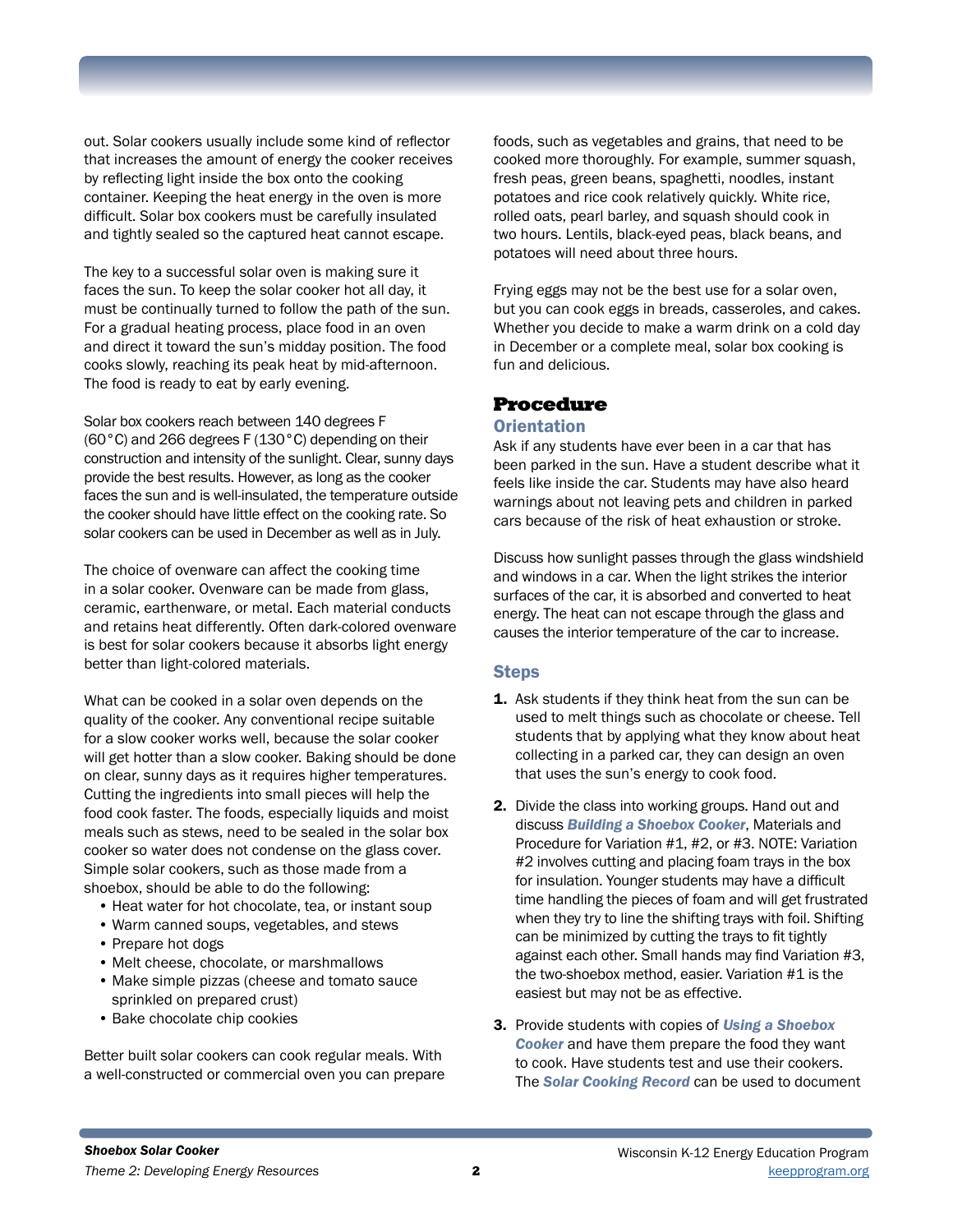observations, and this data can also be used to make graphs. NOTE: For younger students, it may be enough to observe that the sun heats food and to note temperature changes.

#### **Closure**

Have students share the results of their cooking experiments. Do they think they would regularly use solar ovens? Remind students that the ovens they constructed are simple, and that there are more technical and efficient models available. Inform students that there are companies that sell commercial solar cookers that are very effective at heating food. If available, show pictures of some of these cookers. Students can compare qualities of these cookers to their own.

Discuss ways students can test or improve the cookers. Questions to explore include:

- How well does the cooker work on cloudy days?
- •What effect does outside temperature have on the cooking rate?
- Is there any difference when the cooker is used in December than when it is used in June?
- •Would a bigger box, more reflectors, or different types of insulation improve the effectiveness of the cooker?

### Assessment

#### Formative

- How well did students construct the ovens?
- Can students explain how a solar oven works?
- How effectively do the solar ovens heat food?

#### **Summative**

- Have students plan a party for another class or their parents in which food is cooked in the solar ovens. The event can begin with students explaining how they made the solar ovens and how they work. During the presentation, students can discuss the potential and practicality of solar oven use in their own future.
- Students can research the many different designs for solar cookers and experiment with different

properties and adaptations. For example, try placing a thicker piece of metal, such as a piece of a cookie sheet or baking pan, in the bottom of the solar oven to increase heat transfer and storage.

#### Extensions

Students may be interested in exploring how solar cookers are currently being used worldwide, especially in places where electricity is unavailable and traditional fuel sources, such as wood, are being depleted (see Resources).

Purchase a commercial solar oven or invite a guest speaker (such as a vendor) who regularly uses a solar oven to show and discuss more sophisticated models and methods of solar cooking (see Resources). Students can also see solar ovens in use at the [Midwest](https://www.theenergyfair.org/)  [Renewable Energy Fair](https://www.theenergyfair.org/).

### Related KEEP Activities

Use this activity as part of a unit on solar energy or heat. See K–5 Energy Sparks for Theme II: "Sunvestigations" or K–5 Energy Sparks for Theme I: "Exploring Heat." A solar cooker can also be used to enrich investigations in "Taking Temperatures." Older students can apply concepts from solar cooking to activities such as "So You Want to Heat Your Home?" Other uses of solar energy such as those found in "The Miracle of Solar Cells" could be done with younger students.

### Credits

Activity adapted from "*Now You're Cooking—With the Sun*" in Florida Middle School Energy Education Project: Energy Bridges to Science, Technology and Society. Tallahassee, Fla.: State of Florida for the Florida Energy Office, 1994. Used with permission. All rights reserved.

Activity adapted from Hawai'i Extension Service. *Making Shoe Box Cookers.* Contact: Energy, Resources, and Technology Division. Department of Business, Economic Development, and Tourism, 99 Aupuni Street, #101B, Hilo, Hawai'i 96720.

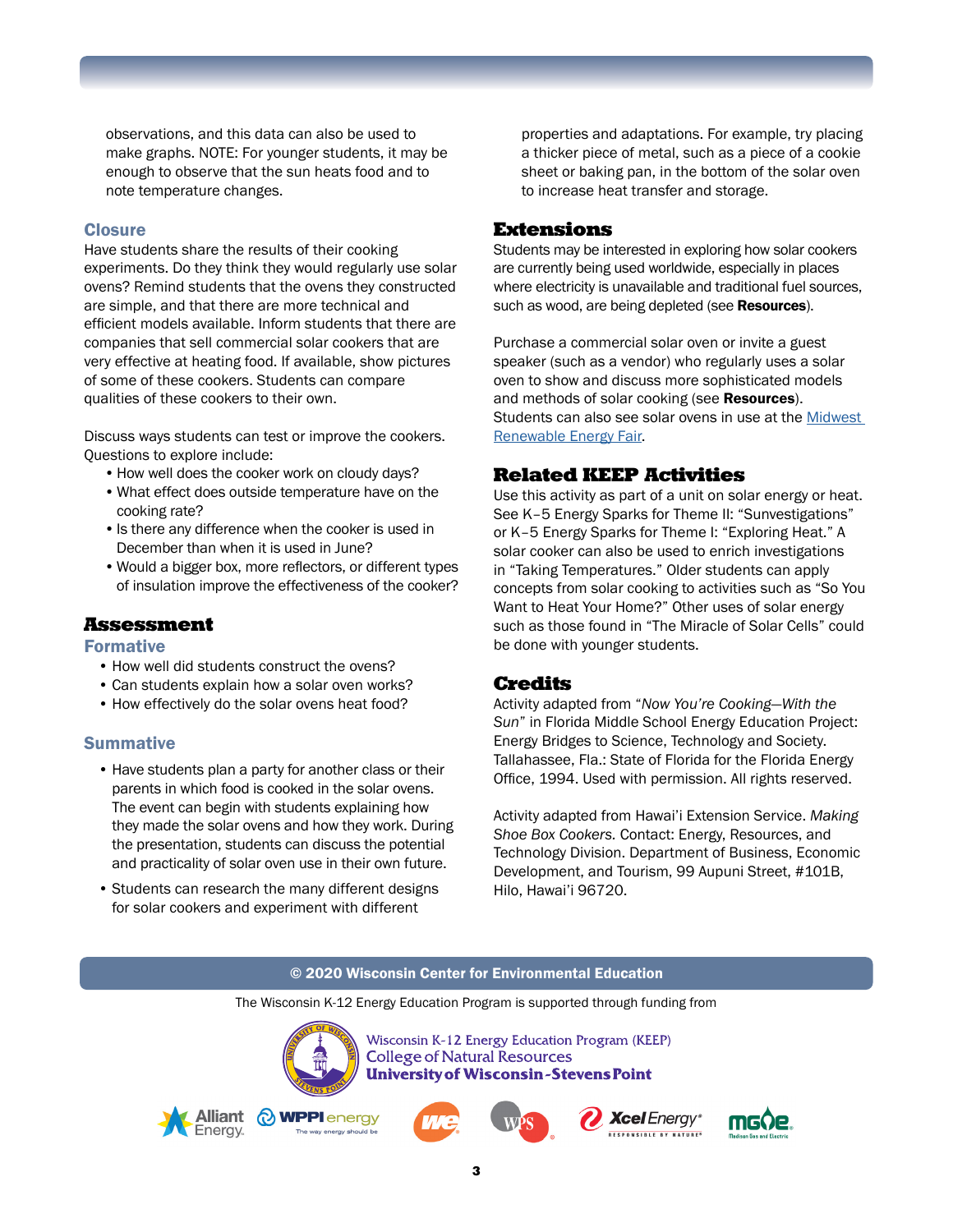# Variation 1

chocolate on graham crackers, etc.)

• Food that is easy to heat (Try melting cheese on chips,

## Materials

- Shoebox
- Aluminum foil
- Tape
- Clear plastic wrap
- Pot holders
	- Sunglasses

## Procedure

- 1. Line the shoebox with aluminum foil and tape in place if necessary.
- 2. Place food on aluminum foil.
- 3. Cover shoebox with plastic wrap and tape in place.
- 4. Set box in the sun.

# Variation 2 and 3

### Materials

• Shoeboxes with lids (one per student or one per group)

Variation 3: two boxes per student or team, one being roughly one inch (2.5 cm) larger than the other in all dimensions

- Foam produce trays, well washed (approximately four per shoebox) Variation 3: insulating material such as Styrofoam packing material, crumpled newspaper, cardboard, etc.
- Overhead transparencies (one per shoebox)
- White glue (optional)
- Duct tape (Masking tape is an alternative, but it won't last as long.)
- Heavy-duty aluminum foil (approximately two feet (60 cm) per shoebox)
- Chopsticks or twigs (one stick per shoebox)
- Rulers
- Pencils
- Single-hole punch
- Scissors, knife, or razor cutters
- Oven thermometers (one per group)
- Small food containers made of heat-conducting material such as glass or metal (Make sure food containers will fit inside the cookers! Examples include baby food jars, pot pie pans, petri dishes and Pyrex custard cups, or containers made from aluminum foil.)
- Food that is easy to heat (Try melting cheese on chips, chocolate on graham crackers, etc.)
- Plastic wrap
- Pot holders
- Sunglasses
- Decorating materials and paint (optional) NOTE: Hightemperature spray paint works best as it won't crack when heated.

NOTE: For a larger solar cooker, use bankers' boxes instead of shoeboxes and acrylic plastic sheets instead of overhead transparencies. Using bankers' boxes will work best with Variation 3 (see Procedure).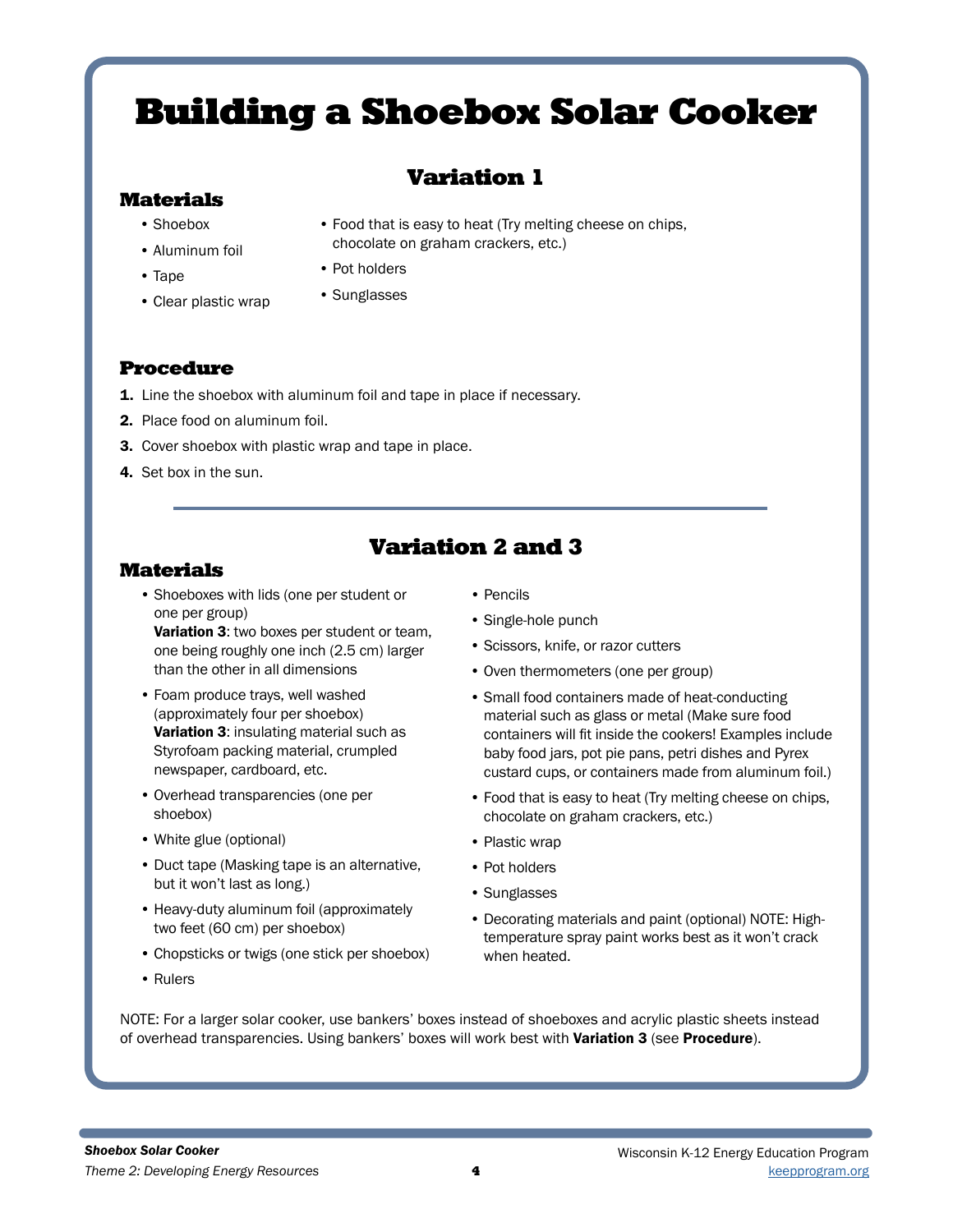# Variation 2

## Procedure

- 1. Remove and save the lid from the shoebox. Line the inside of the shoebox with foam produce trays. The trays should be placed so that their raised edges are touching the shoebox floor and walls, forming an insulating air space. You may be able to fit trays in the shoebox with minimal cutting. If you have lots of trays, make two layers. If necessary, use white glue to hold the trays in place.
- 2. Line the interior of the insulated shoebox with aluminum foil, bringing the edges of the foil up and over the rim of the box. Use only one piece of foil (if possible) to help seal the interior of the cooker. If more than one piece of foil is necessary, overlap the edges to reduce heat loss. It may be easier to use two pieces of foil, one sized to the length of the box and one sized to the width. The two pieces of foil can then be laid in the box across each other (crisscrossed).
- 3. Using duct tape, tape the loose edges of the foil to the outside of the shoebox. This step completes the body of the cooker.
- 4. Using a ruler and pencil, draw a rectangle on the inside of the shoebox lid 3/4-inch (1.88 cm) from the edges of the lid. Mark one of the long sides "fold."

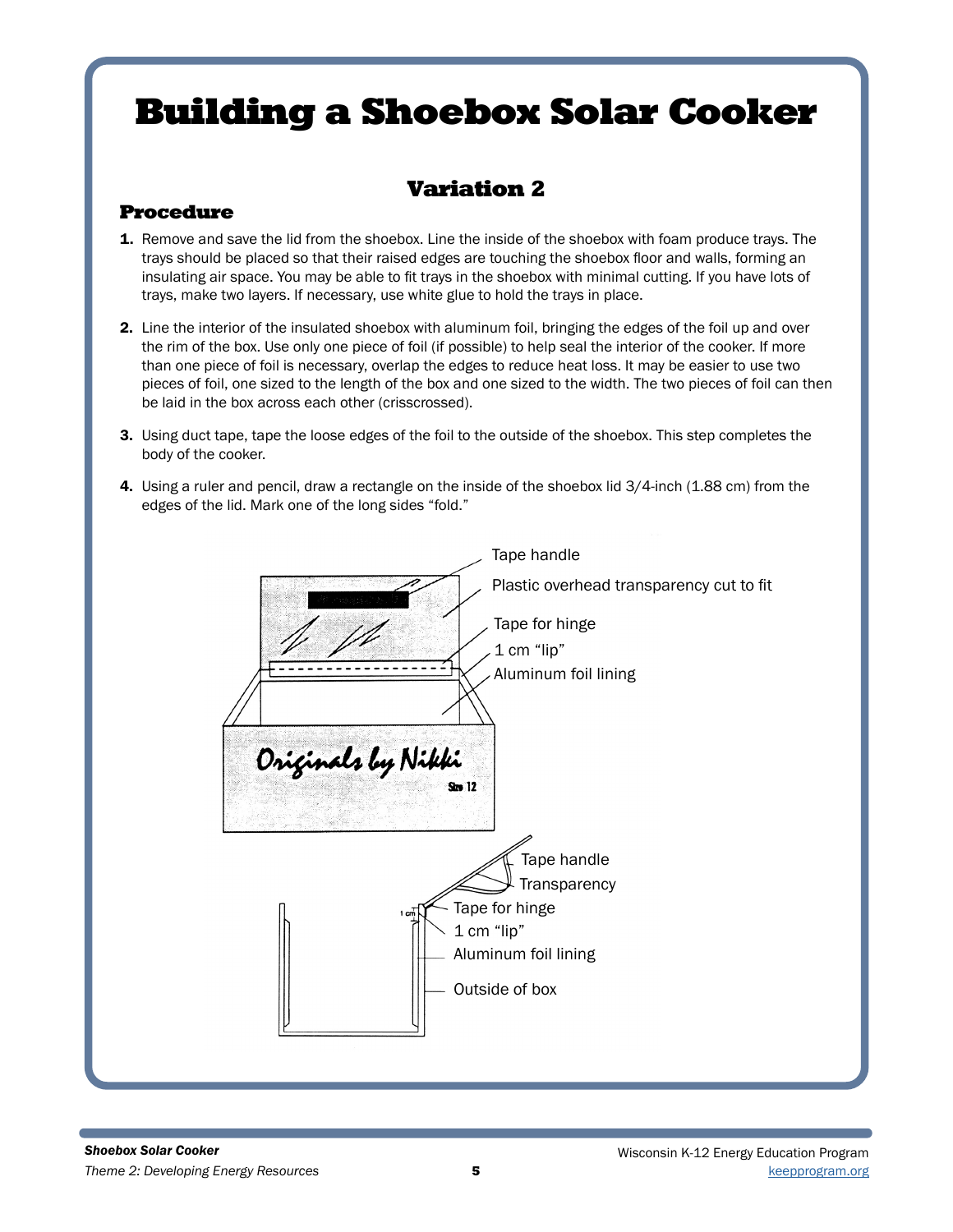# Variation 2 (Continued)

- 5. Using the scissors, knife, or razor cutter, cut carefully along the other three sides of the marked rectangle, so that the shoebox lid has a flap in it. Fold the flap up along the last edge of the rectangle. This flap will be your cooker's reflector.
- 6. Carefully smooth a piece of foil over the underside of the flap. The smoother, the better! Secure the foil with glue or tape; if tape is used, fold the foil onto the top of the flap and tape it on that side, so as not to cover the shiny bottom of the flap with any tape.
- 7. Cut a piece of overhead transparency to fit inside the shoebox lid. If at all possible, use a single piece to reduce heat loss. If you have to fit two pieces together, overlap them by at least one inch (2.5 cm).
- 8. Tape the overhead transparency to the inside of the shoebox lid, completely covering the cut opening. Make sure that the tape is securely fastened to the 3/4-inch (1.88 cm) border around the opening. The overhead transparency lets sunlight into the cooker.
- **9.** Securely place the lid onto the shoebox. Raise the reflector flap. Near one of the top corners, punch a hole in the lid with the single-hole punch. Insert the narrow end of a chopstick in this hole, so that the thick end is resting on the shoebox lid, but not on the overhead transparency. You may need to make a "nest" for the thick end of the chopstick with a bit of tape. The chopstick is your reflector support.
- 10. Your shoebox cooker is complete!

NOTE: You may decorate or paint your solar ovens. Take care not to paint the overhead transparency or the reflector flap. Painting the exterior of the box is a matter of aesthetics; it doesn't affect the box's ability to absorb heat. Experts vary in their opinions of whether the interior of solar ovens should be reflective (to direct more sunlight onto the cooking food) or black (to absorb more heat to help cook the food). If you want the interior to be black, try using black construction paper or electrical tape as painting the interior can expose foods to volatile gases. Set the oven outside in the open with the lid open for a day to allow the gases to escape. An alternative is to line the interior with foil. You may want to conduct an experiment where half the class has a black interior and the other half has foil to discover which method is more effective.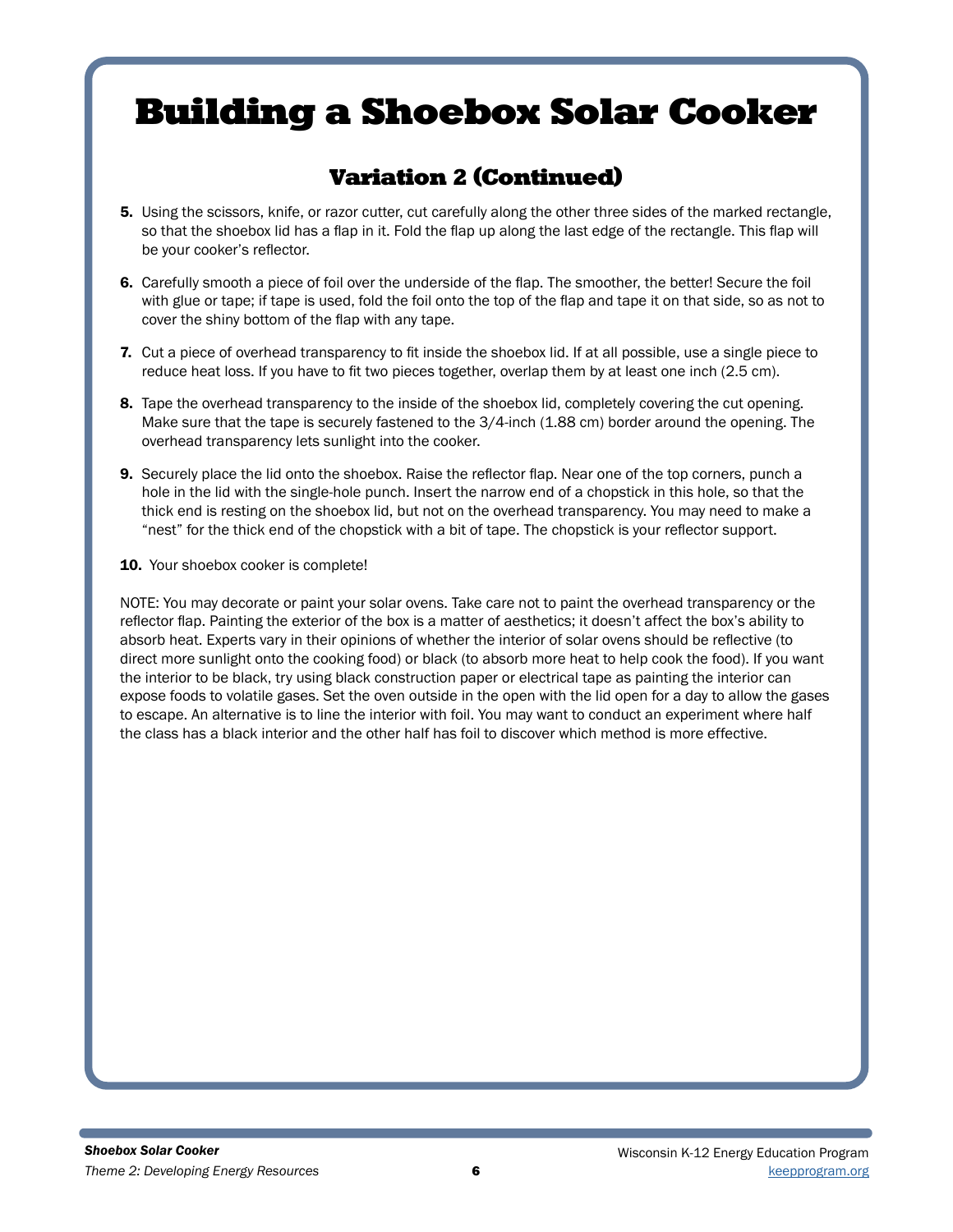# Variation 3

## Procedure

- 1. Remove the lid from the smaller of the two shoeboxes. Line the smaller shoebox neatly with aluminum foil.
- 2. Remove and save the lid from the large shoebox. Insulate the bottom of the large shoebox by putting in a layer of insulating material. Pieces of foam trays, crumpled paper, corrugated cardboard, sand, or soil can be used. (You may want to set up an experiment: Which type of insulation works best?) Make the layer no deeper than the difference in height between the two boxes, so that when the small box is set on the insulation inside the big box, the boxes' rims are even.
- 3. With the small box inside the large box, carefully fill in the air spaces between their four walls with more insulation. The insulation should come up to the rims of the boxes.
- 4. Cover the top of the insulation with a strip of aluminum foil, securing it on the outside of the large box and inside of the small box with tape. The aluminum foil will keep the insulating material isolated from the cooking chamber within the small box. Try to minimize the amount of tape used on the inside of the small box, to avoid covering large areas of the reflective foil.

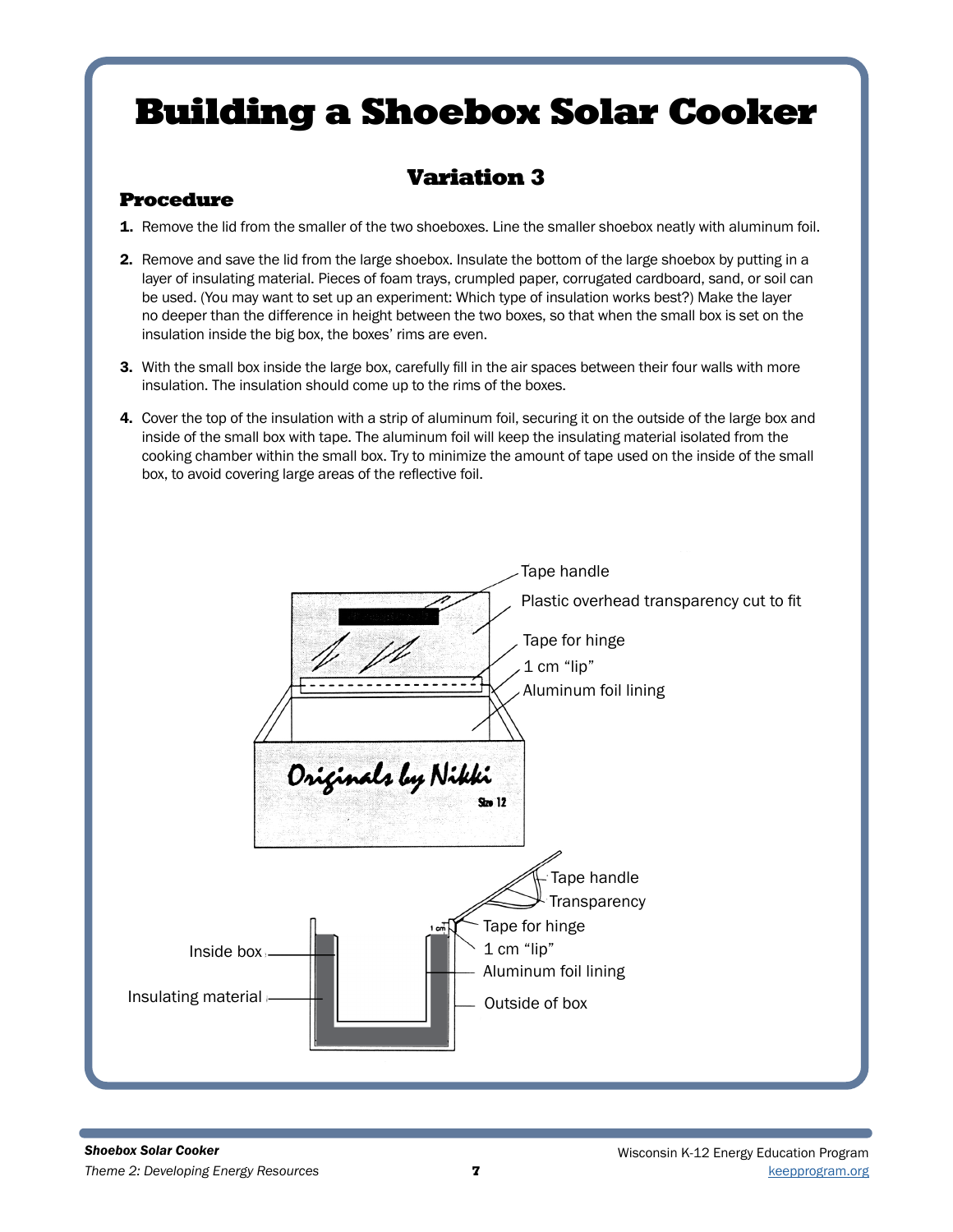# Variation 3 (Continued)

- 5. Using a ruler and pencil, draw a rectangle on the inside of the shoebox lid 3/4 inch (1.88 cm) from the edges of the lid. Mark one of the long sides "fold."
- 6. Using the scissors, knife, or razor cutter, cut carefully along the other three sides of the marked rectangle, so that the shoebox lid has a flap in it. Fold the flap up along the last edge of the rectangle. This flap will be your cooker's reflector.
- 7. Carefully smooth a piece of foil over the underside of the flap. The smoother, the better! Secure the foil with glue or tape. If tape is used, fold the foil onto the top of the flap and tape it on that side, so as not to cover the shiny bottom of the flap with any tape.
- 8. Cut a piece of overhead transparency to fit inside the shoebox lid. If at all possible, use a single piece to reduce heat loss. If you have to fit two pieces together, overlap them by at least one inch (2.5 cm).
- **9.** Tape the transparency to the inside of the shoebox lid, completely covering the cut opening. Make sure that the tape is securely fastened to the 3/4-inch border around the opening. The overhead transparency lets sunlight into the cooker.
- **10.** Securely place the lid onto the shoebox. Raise the reflector flap. Near one of the top corners, punch a hole in the lid with the single-hole punch. Insert the narrow end of a chopstick in this hole, so that the thick end is resting on the shoebox lid, but not on the overhead transparency. You may need to make a "nest" for the thick end of the chopstick with a bit of tape. The chopstick is your reflector support.
- 11. Your shoebox cooker is complete!

NOTE: Use larger boxes, such as bankers' boxes, to make a bigger solar cooker. Follow Steps 1–4 of the procedure. Use the lid of the larger box as the reflector (see Step 7 and 10). You may want to tape one long end of the lid to the box. It may also help to cut the corners so the lid lifts up and down like a door. Use an acrylic plastic sheet instead of overhead transparencies, cutting it so that it rests on the insulation layer. Make handles to put in and remove the glass by using rolls of tape or by drilling holes into the acrylic sheet and inserting knobs. You will need sticks that are at least two feet long to support the reflective lid.

NOTE: You may decorate or paint your solar ovens. Take care not to paint the overhead transparency or the reflector flap. Painting the exterior of the box is a matter of aesthetics; it doesn't affect the box's ability to absorb heat. Experts vary in their opinions of whether the interior of solar ovens should be reflective (to direct more sunlight onto the cooking food) or black (to absorb more heat to help cook the food). If you want the interior to be black, try using black construction paper or electrical tape as painting the interior can expose foods to volatile gases. Set the oven outside in the open with the lid open for a day to allow the gases to escape. An alternative is to line the interior with foil. You may want to conduct an experiment where half the class has a black interior and the other half has foil to discover which method is more effective.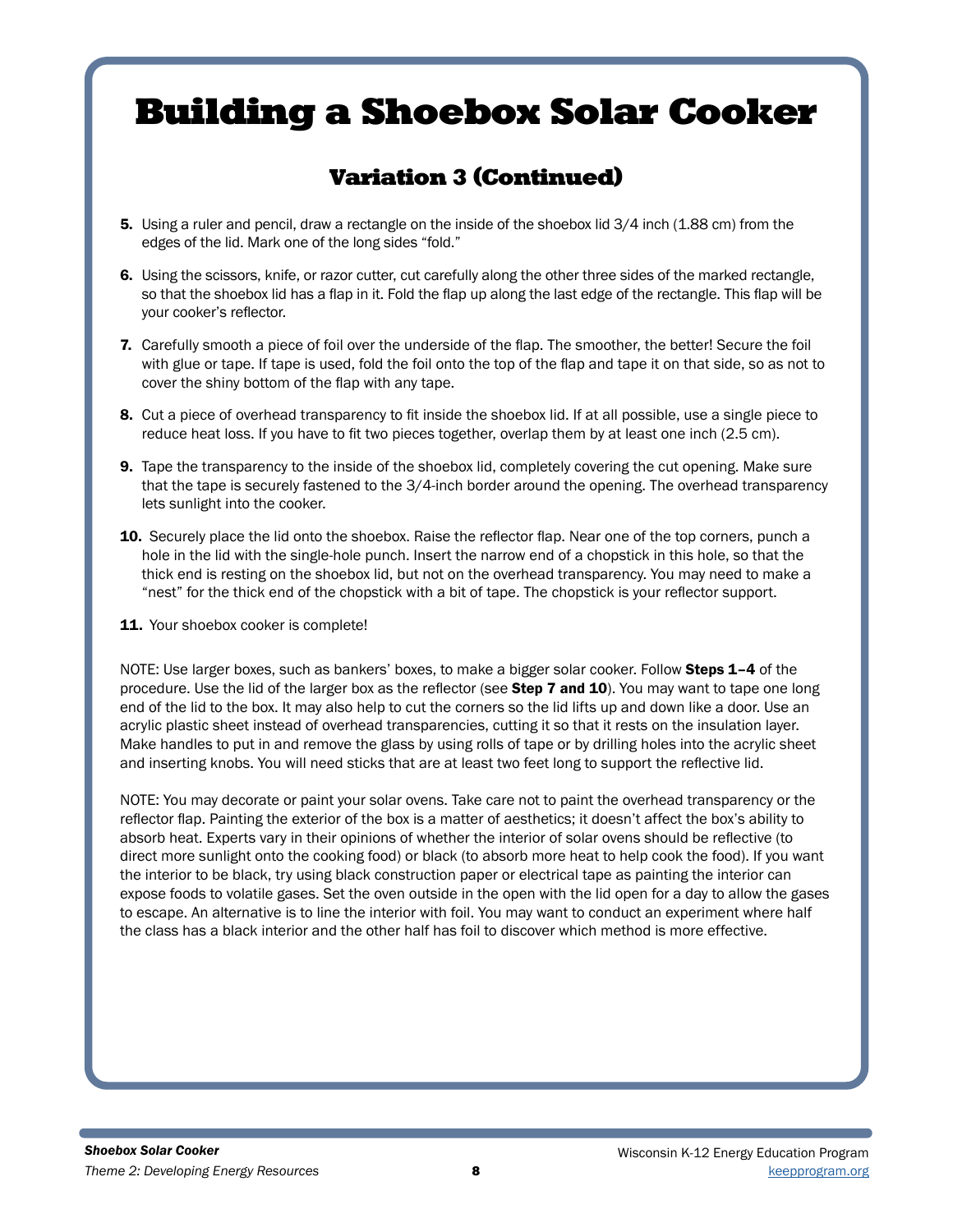# Using a Shoebox Solar Cooker

Caution: The solar oven can get very hot, so use pot holders. Do not stare at the sun or the sun's reflection in the aluminum; it can damage your eyes. Sunglasses are recommended.

- 1. Make sure that your food container will fit inside the cooker. Prepare the food you want to cook. For example, sprinkle cheese on nacho chips, make a simple cookie recipe, place pieces of chocolate and marshmallows on graham crackers, etc.
- 2. Locate a sunny area for the cookers. Watch out for trees, buildings, and other structures that may cast shadows on your cookers. Your cookers will be outside at least an hour, and they must not be shaded. Remember that as the Earth rotates, shadows move and change lengths throughout the day.
- 3. Put a thermometer in each cooker (or in selected cookers if you don't have enough thermometers). Make sure that the lids are set securely on each cooker and that the reflective flaps are raised. Aim the cookers toward the sun. You can tell when the cookers are aimed correctly by adjusting their orientation until the cookers' shadows are as small as possible.
- 4. Adjust the reflective flap by moving it up and down and observing the reflected light within the cooking chamber. At the point when the interior is brightest, insert the chopstick support into the hole on the flap, to secure the flap at that angle. NOTE: Because Earth rotates, the cookers' orientation and reflective flap angle may need to be adjusted during the cooking period.
- 5. Preheat your cooker by letting it sit in the sun. On a sunny day, shoebox cookers can easily reach 200 degrees F (93 °C) in 30 or 40 minutes. Check the thermometers periodically.
- 6. When the cookers are hot enough (at least 150 degrees F [66 °C]), place your foods in the cooking containers, cover the containers with plastic wrap (optional) and as quickly as possible put the containers in the cookers. The less time the lids are off, the less heat you'll lose. It may help to have one student lift a lid while the other quickly puts the food in.
- 7. Let it cook! You may wish to keep recording temperatures and weather observations at set intervals.